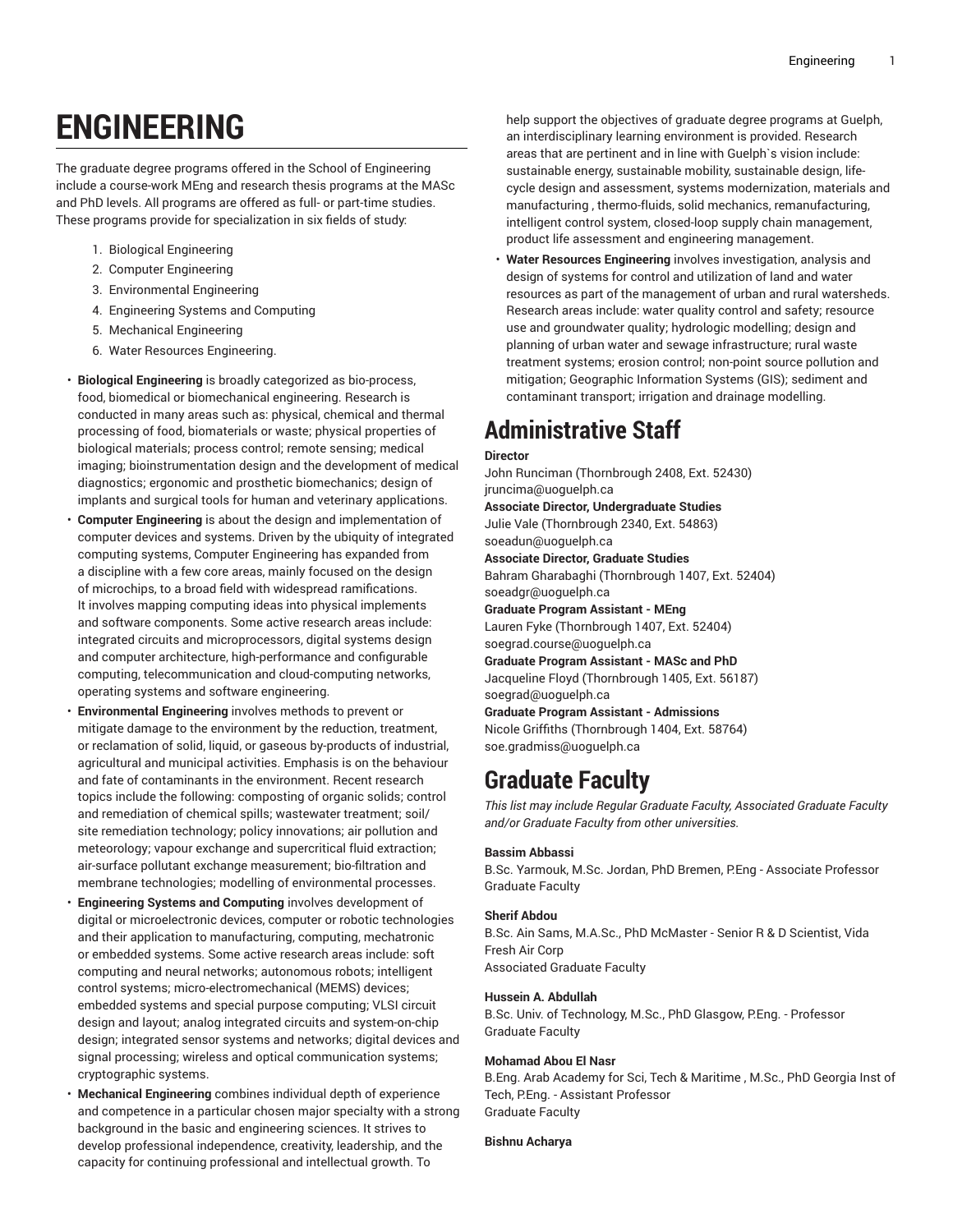B.Eng. Tribhuvan, M.Eng. Asian Institute, PhD Dalhousie - Assistant Professor, University of Prince Edward Island Associated Graduate Faculty

**Wael Ahmed**

B.Sc., M.Sc. Alexandria University, PhD McMaster, P.Eng. - Professor Graduate Faculty

**Mohammad Al-Shabi** B.Sc., M.Sc. Jordan, PhD McMaster - Assistant Professor, University of **Shariah** Associated Graduate Faculty

**Amir Abbas Aliabadi** B.A.Sc., M.A.Sc. Toronto, PhD British Columbia, P.Eng. - Associate Professor Graduate Faculty

**Manick Annamalai** BE, ME Tamilnadu Agricultural, PhD Manitoba, P.Eng. - Associate Professor Graduate Faculty

**Shawki Areibi** B.A.Sc. Al-Fateh, M.A.Sc. Waterloo, PhD Waterloo, P.Eng. - Professor Graduate Faculty

**Alexander Bardelcik** B.A.Sc., M.A.Sc., PhD Waterloo, P.Eng - Associate Professor Graduate Faculty

**Mamatha Bhat** B.Sc., MD, M.Sc. McGill, PhD Toronto - Hepatologist and Assistant Professor, UHN, University of Toronto Associated Graduate Faculty

**Mohammad Biglarbegian** B.Sc. Tehran, MA Toronto, PhD Waterloo, P.Eng. - Associate Professor Graduate Faculty

**Andrew Binns** B.Sc., M.Sc., PhD Queen's, P.Eng - Associate Professor Graduate Faculty

**Andrea L. Bradford** B.Sc., PhD Queen's, P.Eng. - Professor Graduate Faculty

**Scott Brandon** B.Sc. Western, M.Sc., PhD Queen's, P.Eng - Assistant Professor Graduate Faculty

**Sheng Chang** B.Eng. Chengdu, PhD New South Wales, P.Eng - Professor Graduate Faculty

**John Cherry** B.Sc. Saskatchewan, M.Sc. California, PhD Illinois - Professor Emeritus Associated Graduate Faculty

**Emily Chiang** B.A.Sc., M.A.Sc. Toronto, PhD Leuven, P.Eng - Associate Professor Graduate Faculty

**Ryan Clemmer** B.Sc., PhD Waterloo, P.Eng - Associate Professor Graduate Faculty

**Prasad Daggupati** BS Acharya, MS, PhD Kansas State - Associate Professor Graduate Faculty

**Basil Darras** B.Sc. Jordan, M.Sc., PhD Kentucky - Associate Professor, American University of Sharjah Associated Graduate Faculty

**Charles-Francois de Lannoy** B.Sc. McGill, PhD Duke - Assistant Professor, Chemical Engineering, McMaster University Associated Graduate Faculty

**Fantahun Defersha** B.Sc. Ethiopia, MEng India, PhD Concordia, P.Eng - Associate Professor Graduate Faculty

**Ibrahim Deiab** B.Sc., M.Sc. Kuwait Univ., PhD McMaster, P.Eng - Professor Graduate Faculty

**John Donald** B.A.Sc., M.A.Sc., PhD Waterloo, P.Eng - Associate Professor Graduate Faculty

**Bob Dony** B.A.Sc., M.A.Sc. Waterloo, PhD McMaster, P.Eng, FIET, FEC - Associate Professor Graduate Faculty

**Animesh Dutta** B.Sc. Bangladesh, MEng Thailand, PhD Dalhousie, P.Eng - Professor Graduate Faculty

**Abdallah Elsayed** B.Eng., M.A.Sc., PhD Ryerson - Assistant Professor Graduate Faculty

**Mostafa Elsharqawy** B.Sc., M.Sc. Ai Sham, PhD Petroleum & Minerals, P.Eng - Associate Professor Graduate Faculty

**Cameron Farrow** B.Eng., M.A.Sc, PhD Guelph - Assistant Professor Graduate Faculty

**Brian Freeman** BS Worcester Polytechnic, MS Air Force Institute of Tech, PhD Guelph - Senior Project Manager, Lakes Environmental Software Associated Graduate Faculty

**Emil Frind** B.A.Sc., M.A.Sc., PhD Toronto, P.Eng - Distinguished Professor Emeritus, University of Waterloo Associated Graduate Faculty

**Andrew Gadsden** BEng, PhD McMaster, P. Eng, P.M.P., FASME - Associate Professor, McMaster University Associated Graduate Faculty

**Bahram Gharabaghi**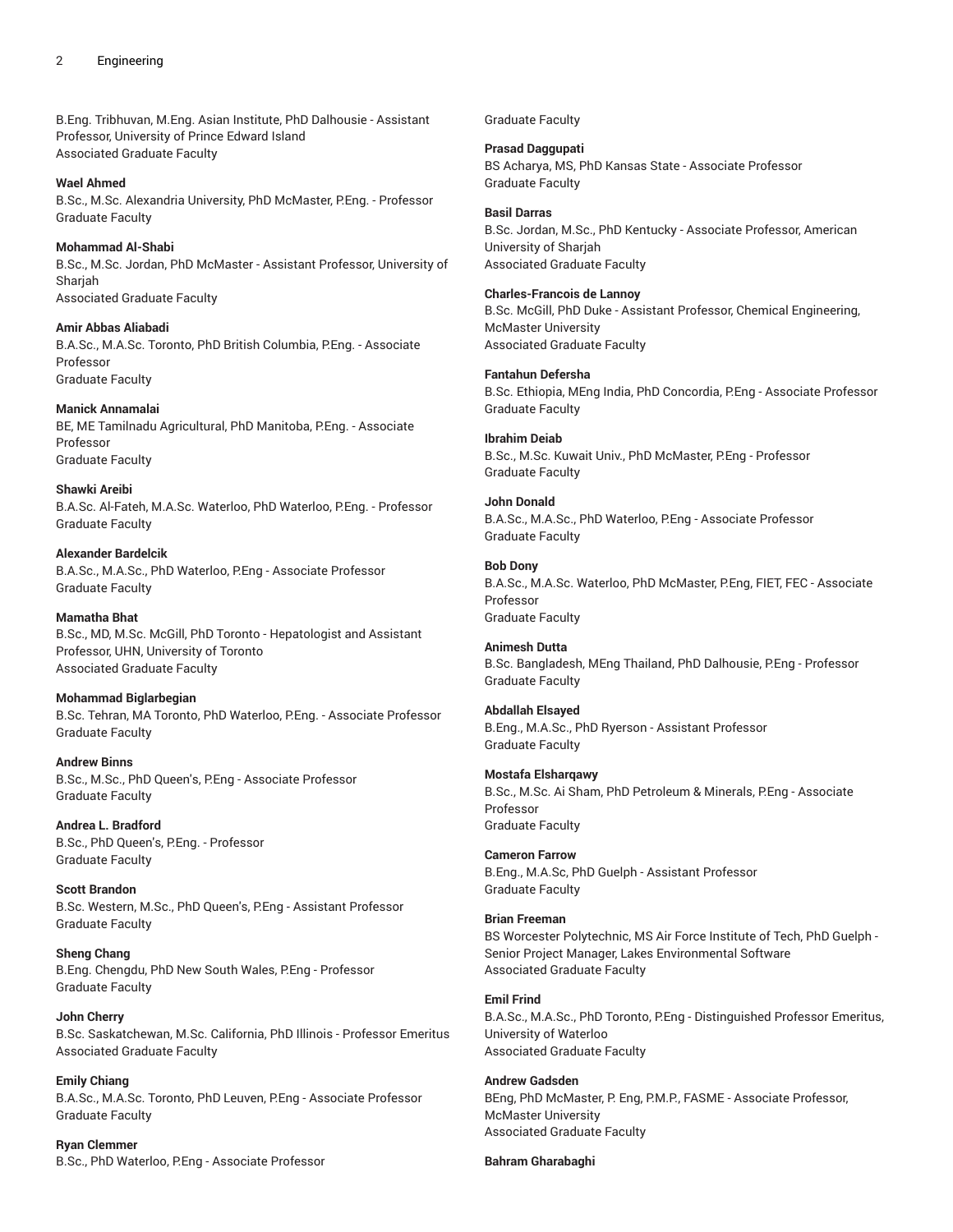B.Sc., M.Sc. Sharif University of Science and Technology, PhD Guelph, P.Eng - Professor Graduate Faculty

**Karen D. Gordon** B.Sc. Guelph, PhD Western Ontario, P.Eng - Associate Professor and Associate Dean (Academic), College of Engineering and Physical Science Graduate Faculty

**Stefano Gregori** Laurea, Doctorate Pavia, P.Eng - Professor Graduate Faculty

**Marwan Hassan** BS Helwan Univ., MS Tuskegee Univ., PhD McMaster, P.Eng. - Professor Graduate Faculty

**Gordon Hayward** B.A.Sc., M.A.Sc., PhD Waterloo, P.Eng. - Professor Emeritus Associated Graduate Faculty

**Ahmed Refaey Hussein** B.Sc., M.Sc. Alexandria, PhD Laval, P.Eng - Assistant Professor Graduate Faculty

**Hadis Karimipour** B.Sc. Ferdowsi, M.Sc. Shahrood, PhD Alberta - Associate Professor, University of Calgary Associated Graduate Faculty

**Kevin Keener** BS, M.Sc. Ohio, PhD Purdue, P.E - Professor Graduate Faculty

**Hossam Kishawy** B.Sc. Helwan, M.Sc. Tuskegee, PhD McMaster - Professor, Mechanical and Manufacturing Engineering, Ontario Tech Associated Graduate Faculty

**Amin Komeili** B.Sc. Ferdowi (Iran), M.Sc. Amirkabir (Iran), PhD Alberta - Assistant Professor, University of Calgary Associated Graduate Faculty

**Lei Lei** BS, PhD Beijing - Assistant Professor Graduate Faculty

**Jana Levison** B.A.Sc., PhD Queen's, P.Eng - Associate Professor Graduate Faculty

**Huiyan Li** BEng Harbin, MASc Victoria, PhD McGill - Assistant Professor Graduate Faculty

**William David Lubitz** B.Sc., M.Sc., PhD California, P.Eng - Associate Professor Graduate Faculty

**Shohel Mahmud** B.Sc., M.Sc. Bangladesh Engineering and Technology, PhD Waterloo, P.Eng - Professor Graduate Faculty

**Edward McBean**

B.A.Sc, British Columbia, S.M., C.E., PhD MIT, P.Eng - Professor Graduate Faculty

**Manjusri Misra** B.Sc., M.Sc., MPhil, PhD Utkal - Professor Graduate Faculty

**Gauri S. Mittal** B.Sc. Punjab Agricultural, M.Sc. Manitoba, PhD Ohio - Professor Emeritus

Associated Graduate Faculty

**Atef Mohany**

B.A.Sc. Cairo, M.Sc., PhD McMaster - Professor, University Ontario Institute of Technology Associated Graduate Faculty

**Medhat A. Moussa**

B.Sc. American, M.A.Sc. Moncton, PhD Waterloo, PEng - Professor Graduate Faculty

**Soha Moussa** B.Sc. American, M.A.Sc., PhD Moncton, P.Eng - Associate Professor Graduate Faculty

**Radu Muresan** Dipl. Eng Technical Cluj-Napoca (Romania); M.A.Sc., PhD Waterloo, P.Eng - Associate Professor Graduate Faculty

**Michele L. Oliver** BPE McMaster, MPE, M.Sc., PhD New Brunswick, P.Eng - Professor Graduate Faculty

**Beth Parker** BS Pennsylvania, MS North Carolina, PhD Waterloo - Professor Graduate Faculty

**Erica Pensini** B.Sc., M.A.Sc. Milano, PhD Toronto, P.Eng - Associate Professor Graduate Faculty

**Salman Pervaiz**

B.Sc., M.Sc. Engineering and Technology (Pakistan), PhD KTH Royal Institute of Technology - Assistant Professor, Rochester Institute of **Techonology** Associated Graduate Faculty

**Omar Ramahi** BS Oregon, MS, PhD Illinois - Professor, Electrical and Computer Engineering, University of Waterloo Associated Graduate Faculty

**Winny Routray**

B.Tech College of Agricultural Engineering and Technology, M.Sc. Indian Inst of Technology, PhD McGill - Assistant Professor, National Institute of Technology Associated Graduate Faculty

**Ramesh P. Rudra** B.Sc. Punjab Agricultural, MS, PhD Pennsylvania State, P.Eng, FCSBE, FISAE - Professor Graduate Faculty

**R. John Runciman** B.Sc., M.Sc. Queen's, PhD Strathclyde, P.Eng - Professor and Director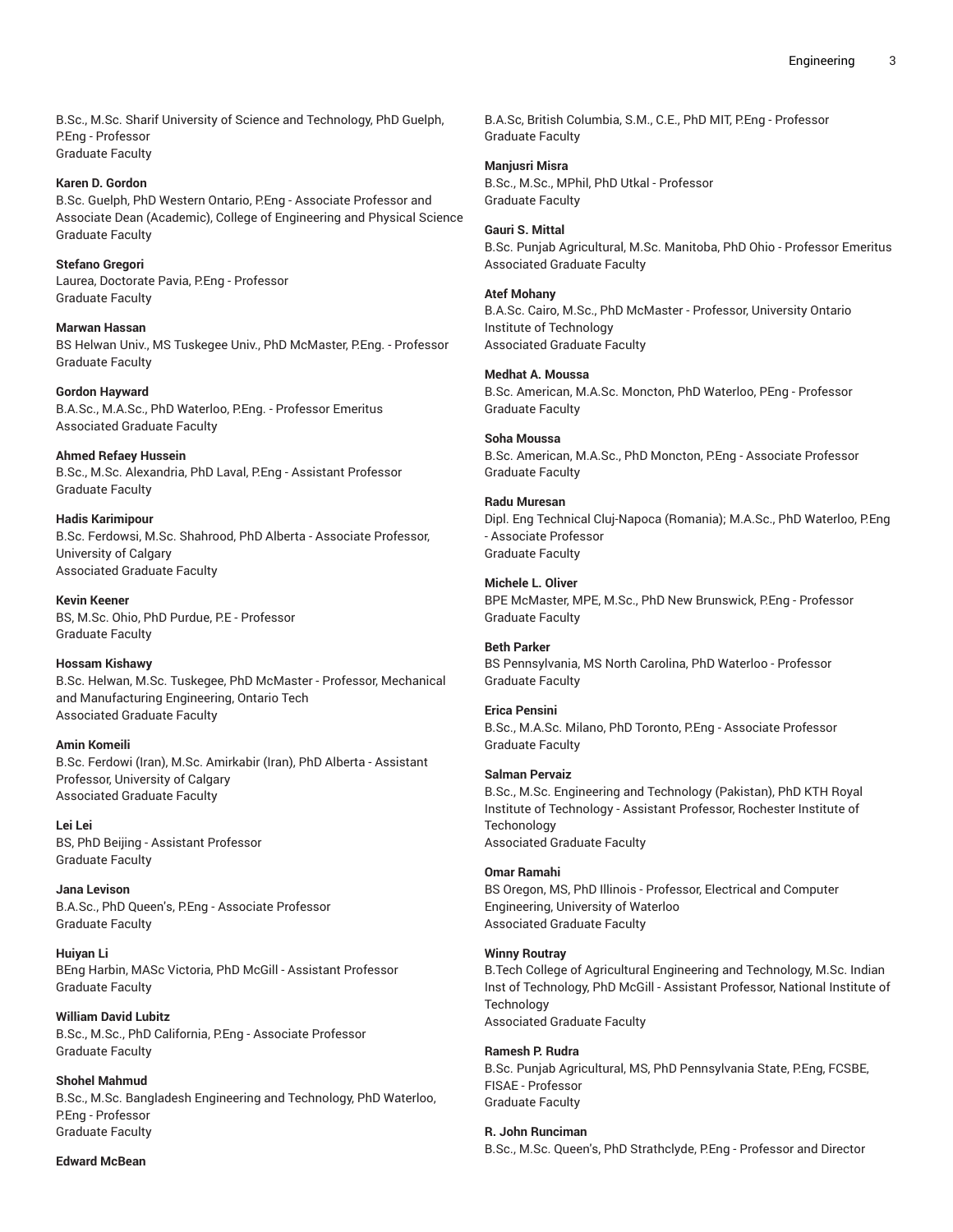### Graduate Faculty

**Rafael Santos** B.A.Sc., M.A.Sc. Toronto, PhD Leuven, P.Eng - Assistant Professor Graduate Faculty

**Hari Simha** BE India, MSE, Austin, P.Eng - Assistant Professor Graduate Faculty

**Ashutosh Singh** B.Tech. Vellore, M.Sc., PhD McGill. P.Eng - Associate Professor Graduate Faculty

**Chandra Singh** B.Eng. G.B.Pant, M.Sc. Indian, PhD Manitoba - Associate Professor, University of South Australia Associated Graduate Faculty

#### **Petros Spachos**

Diplom Crete, M.A.Sc., PhD Toronto, P.Eng - Associate Professor Graduate Faculty

**Syeda Tasnim**

B.Sc. Bangladesh, M.A.Sc., PhD Waterloo, P.Eng - Associate Professor Graduate Faculty

#### **Graham Taylor**

B.A.Sc., M.A.Sc. Waterloo, PhD Toronto, P.Eng - Professor Graduate Faculty

**Eran Ukwatta**

B.Sc. Moratuwa, MES, PhD Western, P.Eng - Assistant Professor Graduate Faculty

**Julie Vale**

B.A.Sc., M.A.Sc., PhD Waterloo, P.Eng. - Associate Professor Graduate Faculty

#### **Jesse Van Griensven**

B.A.Sc., M.Sc. Santa Catarina, PhD Waterloo - Chairman, Lakes IT Group and TAURIA.com, Lakes Environmental Inc. Associated Graduate Faculty

**Bill Van Heyst**

B.A.Sc., M.A.Sc, PhD Waterloo - Dean, Faculty of Engineering, University of Windsor Associated Graduate Faculty

**Mary Wells**

B.A.Sc. McGill, PhD British Columbia, P.Eng - Dean of Engineering, University of Waterloo Associated Graduate Faculty

#### **Hugh Whitely**

B.Sc. Queen's, M.Sc. Minnesota, PhD Guelph - Retired Faculty, Engineering, University of Guelph Associated Graduate Faculty

#### **Sheng Yang**

B.Sc., M.Sc. Northwestern Polytechnical, PhD McGill - Assistant Professor Graduate Faculty

#### **Simon X. Yang**

B.Sc. Peking, M.Sc. Sinica, M.Sc. Houston, PhD Alberta, P.Eng - Professor

Graduate Faculty

**John Yawney** B.Sc., M.Sc. York, PhD Waterloo - Chief Analytics Officer, Adastra

Corporation Associated Graduate Faculty

**Fattane Zarrinkalam**

B.Sc., M.Sc.. PhD Fredrowski University (Iran) - Assistant Professor Graduate Faculty

#### **Hongde Zhou**

B.Sc. Jiangsu, M.Sc. China, PhD Alberta, P.Eng. - Professor Graduate Faculty

#### **Richard G. Zytner**

B.A.Sc., M.A.Sc., PhD Windsor, P.Eng., FEC, FCSCE - Professor and Interim Dean, College of Engineering and Physical Sciences Graduate Faculty

# **MEng Program Admission Requirements**

Applicants must be graduates of an honours engineering program with at least a 70% average in the past four full semesters or the last two complete undergraduate years or the equivalent. International degree and grade equivalents will be determined by the Office of Graduate and Postdoctoral Studies.

Applicants must demonstrate acceptable analytical ability by having taken a sufficient number of courses in mathematics, and the physical sciences.

Biological Engineering applicants must have a minimum of three of the following courses or equivalents:

- Biological/Food/Bioprocess Engineering
- Engineering Unit Operations
- Bioreactor Design
- Bioinstrumentation Design
- Food Process Engineering Design
- Digital Process Control Design
- Heat and Mass Transfer
- Process Engineering

Computer Engineering applicants must have a minimum of three of the following courses or equivalents:

- Circuit Analysis
- Programming
- Digital Systems
- Microelectronics
- Computer Organization
- Telecommunications

Environmental Engineering applicants must have a minimum of three of the following courses or equivalents:

- Introduction to Environmental Engineering
- Engineering Unit Operations
- Water Quality
- Air Quality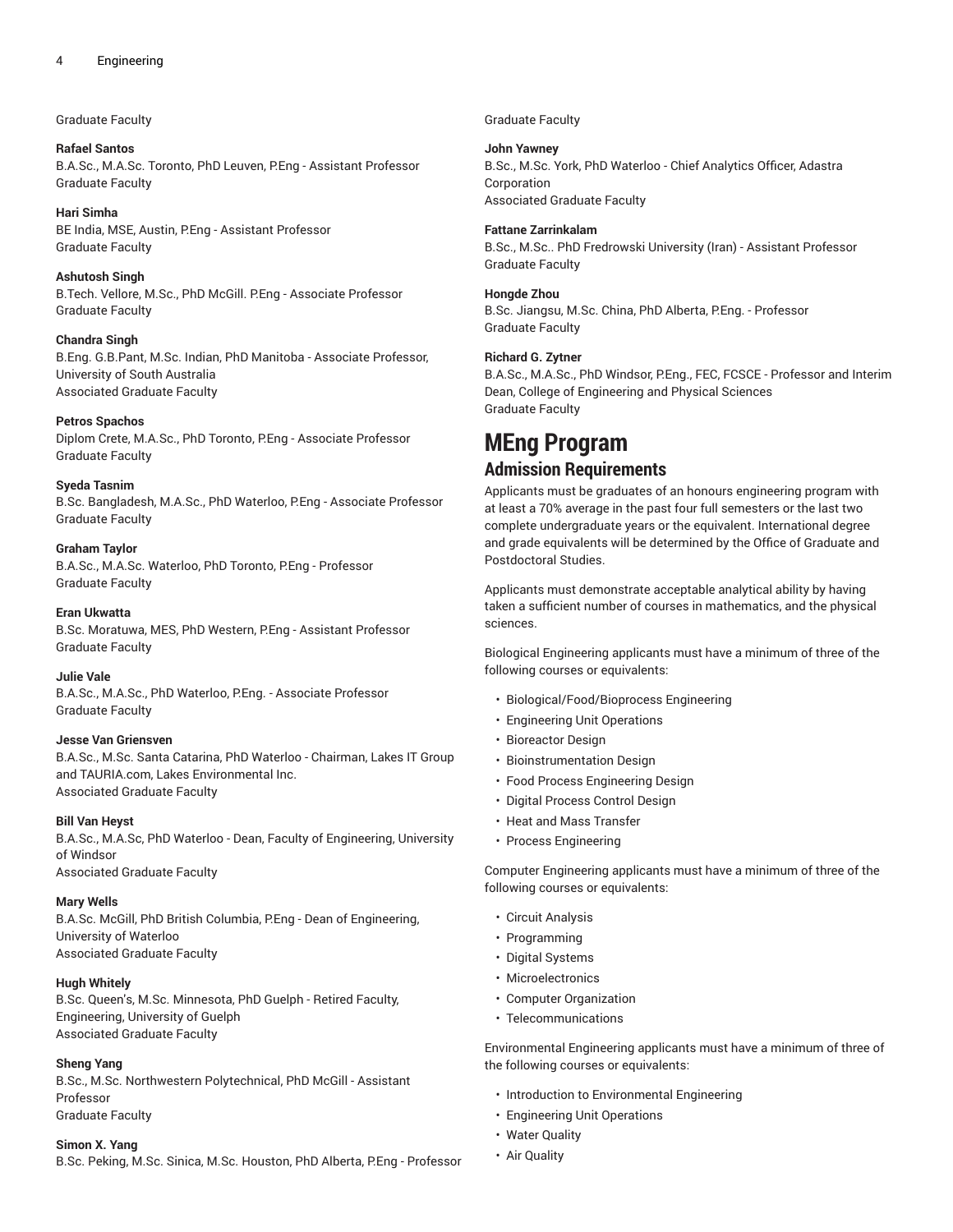- Solid Waste Management
- Water and Wastewater Treatment

Water Resources Engineering applicants must have a minimum of three of the following courses or equivalent:

- Fluid Mechanics
- Water Management
- Hydrology
- Water Quality
- Urban Water Systems
- Watershed Structures
- Soil and Water Conservation

Engineering Systems and Computing applicants must have a minimum of three of the following courses or equivalents:

- Electric Circuits
- Digital Systems
- Systems and Control Theory
- Programming
- Electronics
- Robotics

Mechanical Engineering applicants must have a minimum of three of the following courses or equivalents:

- Thermo-fluids
- Heat Transfer
- Solid mechanics
- Material science
- Dynamic System and controls
- Manufacturing processes
- Electrical circuits
- Machine Design
- Quality control
- Intelligent manufacturing

Applicant qualifications may be assessed via an entrance interview/oral examination conducted by the proposed advisor and one member of the School of Engineering Graduate Program Committee. Students deficient in certain areas will be required to take make-up undergraduate courses. Such students will be admitted and allowed to continue on provisional status for a maximum of two semesters or until the requirements are completed. These courses will not count toward the student's graduate credit requirements.

# **Program Requirements**

The objective of the course-work master's degree program (MEng) is to provide an opportunity for engineering graduates, usually practicing engineers, to advance their understanding of engineering principles and increase their grasp on the application of these principles to the solution of complex, practical problems. Many of these students are returning to school to learn about recent technological developments that have occurred since graduation in their field.

All incoming MEng students will be enrolled in the "Coursework" study option by default.

### **Coursework**

Students must complete 4.5 credits according to the following:

- 1. 9 courses;
- 2. No more than 1.0 credits from senior undergraduate engineering courses;
- 3. No more than 1.0 credits from outside engineering; and
- 4. A minimum of 3.5 credits from engineering.

At least 2.5 credits of coursework must be field-specific (see the MEng section of the School of Engineering website for lists of courses). Remaining credits should be chosen in consultation with the Associate Director, Graduate Studies.

# **Coursework and Major Research Project (MRP)**

Students must complete 4.5 credits according to the following:

- 1. 7 courses and a Final Project Course (1.0);
- 2. No more than 1.0 credits from senior undergraduate engineering courses;
- 3. No more than 1.0 credits from outside engineering; and
- 4. A minimum of 3.5 credits from engineering (including a Final Project Course).

At least 2.5 credits of coursework must be field-specific (see the MEng section of the School of Engineering website for lists of courses). Remaining credits should be chosen in consultation with the Associate Director, Graduate Studies or the student's advisor.

Any MEng students may choose to complete the multi-disciplinary, groupbased Major Research Project (ENGG\*6970 Applied Engineering Design Ii: Major Research Project). The pre-requisite course (ENGG\*6960 Applied Engineering Design I) must be taken prior to enrolment in ENGG\*6970. Any MEng students may choose to complete ENGG\*6960 Applied Engineering Design I and they may choose not to complete ENGG\*6970 Applied Engineering Design Ii: Major Research Project.

If students wish to complete an independent, discipline-specific Major Research Project (ENGG\*6180 Final Project in Biological Engineering, ENGG\*6390 Final Project in Mechanical Engineering, ENGG\*6590 Final Project in Engineering Systems and Computing, ENGG\*6900 Final Project in Water Resources Engineering, ENGG\*6950 Final Project in Environmental Engineering, or ENGG\*6990 Final Project in Computer Engineering) they must contact potential advisors within their first semester of study. This study option must be confirmed and approved by the Associate Director, Graduate Studies at the beginning of the student's second semester.

# **MASc Program Admission Requirements**

In addition to the general admission standards of the university, the school has adopted additional admissions criteria for MASc studies. Applicants must meet one of the following requirements:

- Baccalaureate degree in engineering or equivalent. Applicant must be a graduate from an honours engineering program with at least a 75% average in the past four full-time semesters or the equivalent. International degree and grade equivalents will be determined by the Office of Graduate and Postdoctoral Studies.
- Bachelor of Science degree or equivalent. At least a 75% average in the work of the last four full-time semesters or the last two complete undergraduate years of an honours science degree. Applicants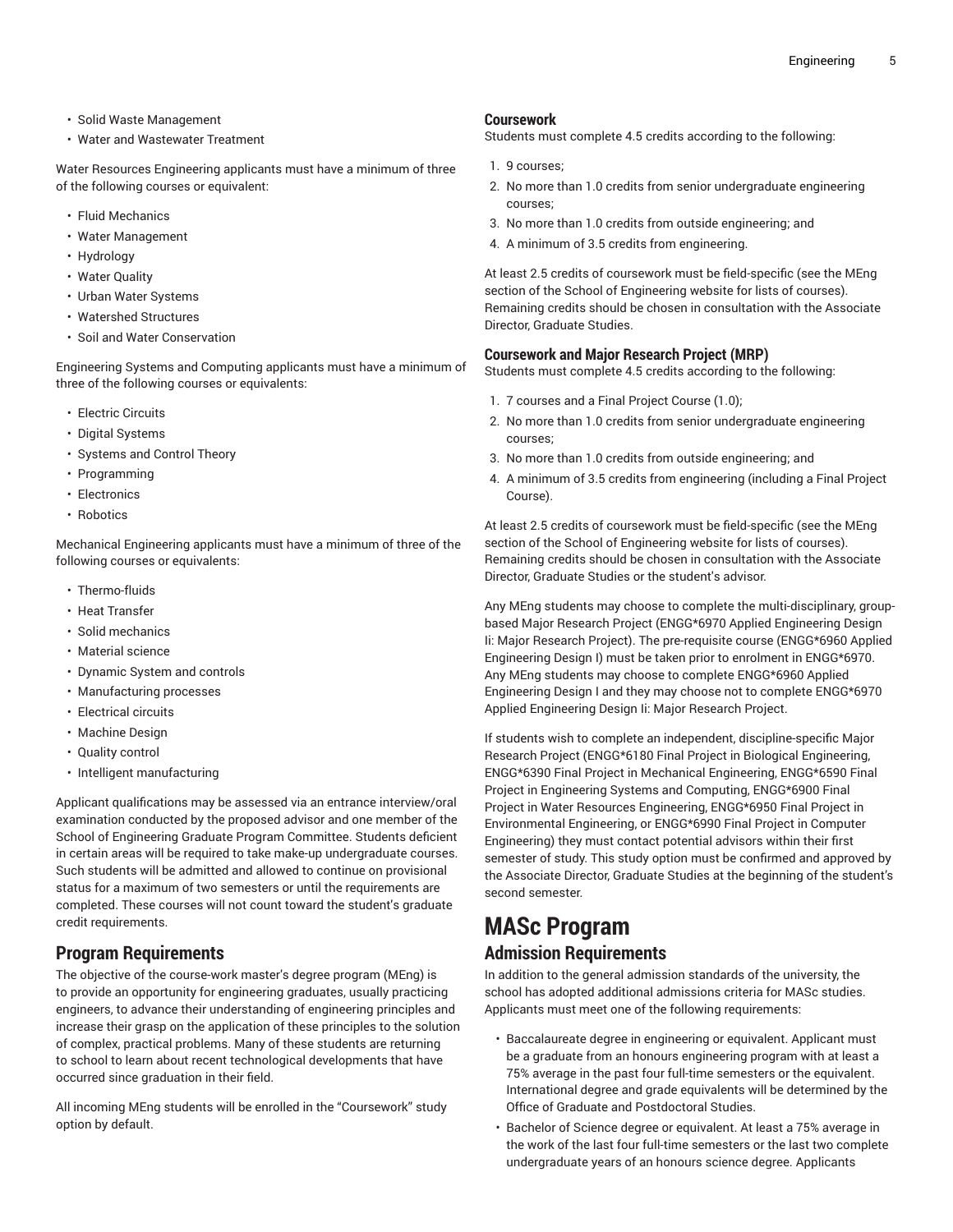must demonstrate acceptable analytical ability by having taken a sufficient number of courses in mathematics and the physical sciences (chemistry and physics). Applicants lacking background in specific topics related to their research project must be prepared to complete make-up undergraduate engineering courses without receiving graduate credit.

# **Program Requirements**

The MASc program is intended to provide advanced training in engineering sciences, analysis, design, and research methodology. This objective is achieved through a combination of course work, applied research, and thesis writing. Upon graduation students will be able to analyse and research an engineering problem and apply their acquired skills and knowledge in a practical solution. A final examination is conducted following a public seminar presentation of the student's thesis.

The prescribed program of study must consist of no fewer than 2.0 credits, of which at least 1.0 must be engineering graduate courses. Of the remaining 1.0 credits, 0.5 credits must be at the graduate level, and the other 0.5 credits may be graduate credits or senior undergraduate engineering credits. Depending on the student's background, the advisory committee may specify more than four courses, including undergraduate make-up courses. If make-up courses are deemed necessary, they will be considered additional courses.

# **PhD Program Admission Requirements**

The minimum academic requirement for admission to the PhD program is normally a recognized Master's degree in engineering. Applicants are usually required to have completed a Bachelor's and a Master's degree from a recognized post-secondary institution and must have achieved a minimum B average in their Master's program. Applicants must also have demonstrated strong potential for research. A strong recommendation from the MASc advisor is necessary. Direct admission to the PhD program from a Bachelor's program is rarely granted. Applicants requesting direct admission must hold a bachelor's degree with exceptionally high academic standing and have related research experience. Such applicants should discuss this option with the Associate Director, Graduate Studies at the earliest opportunity.

# **Program Requirements**

The PhD program prepares candidates for a career in engineering teaching, research, or consulting. The program is designed to provide both broad knowledge of engineering science and training in advanced research. Doctoral research carries the expectation of making an original contribution to the body of existing knowledge or technology. It is also expected that the responsibility of problem definition and solution is that of the student, and that the student's advisor acts truly in an advisory capacity. Therefore, graduates are expected to have acquired autonomy in defining and analysing problems, conducting research, and preparing scholarly publications. These objectives are achieved through a combination of course work, independent research, a qualifying examination, and the production and defence of a research dissertation.

The prescribed program of study must consist of no fewer than 2.0 credits in addition to those taken as part of the MASc degree. At least 1.0 of the credits must be engineering graduate courses. Of the remaining 1.0 credits, 0.5 credits must be at the graduate level, and the other 0.5 credits may be graduate credits or senior undergraduate engineering credits. Depending on the student's background, the advisory committee may

specify more than 2.0 credits, including undergraduate make-up courses. If make-up courses are deemed necessary, they will be considered additional courses.

The qualifying examination as outlined in the Graduate Calendar is held by the end of the fourth semester but no later than the fifth semester after the student has completed the required courses.

# **Collaborative Specializations**

# **International Development Studies**

The School of Engineering participates in the MEng, MASc and PhD collaborative specialization in International Development Studies (IDS). The International Development Studies collaborative specialization provides an interdisciplinary framework for the study of international development combining training in a selected academic discipline with exposure to a broad range of social science perspectives. This collaborative specialization will add the designation "International Development Studies" to your program. Applicants apply directly through the School of Engineering and must meet the University of Guelph and department program admission requirements. Students should consult the International [Development](H������0�3��N��9h�?`Jo�seS�2��x�f�_�e��L1�Ҳۚ=��sM�1�p� $u9}�M����W�gɘ9��A%�������|A���E��) Studies ([calendar.uoguelph.ca/graduate](H������0�3��N��9h�?`Jo�seS�2��x�f�_�e��L1�Ҳۚ=��sM�1�p� $u9}�M����W�gɘ9��A%�������|A���E��)[calendar/collaborative-specializations/international-development](H������0�3��N��9h�?`Jo�seS�2��x�f�_�e��L1�Ҳۚ=��sM�1�p� $u9}�M����W�gɘ9��A%�������|A���E��)[studies/](H������0�3��N��9h�?`Jo�seS�2��x�f�_�e��L1�Ҳۚ=��sM�1�p� $u9}�M����W�gɘ9��A%�������|A���E��)) listing to confirm the IDS collaborative specialization requirements.

# **Artificial Intelligence**

The School of Engineering participates in the collaborative specialization in Artificial Intelligence. MASc students wishing to undertake thesis research with an emphasis on artificial intelligence are eligible to apply to register concurrently in Engineering and the collaborative specialization. Students should consult the Artificial [Intelligence](���<��������
�H
��q����u/���5S>�2j_�CX]�p��x�j*�?Bԫ�8�Q�C��hQ����a���c��g�8Oˠ�) ([calendar.uoguelph.ca/](���<��������
�H
��q����u/���5S>�2j_�CX]�p��x�j*�?Bԫ�8�Q�C��hQ����a���c��g�8Oˠ�) [graduate-calendar/collaborative-specializations/artificial-intelligence/\)](���<��������
�H
��q����u/���5S>�2j_�CX]�p��x�j*�?Bԫ�8�Q�C��hQ����a���c��g�8Oˠ�) listing for more information.

# **Regenerative Medicine**

The School of Engineering participates in the collaborative specialization in Regenerative Medicine. MASc and Doctoral students wishing to undertake thesis research or their major research paper/project with an emphasis on regenerative medicine are eligible to apply to register concurrently in Engineering and the collaborative specialization. Students should consult the [Regenerative](=���d��/ �g=�֩We i*�&�@�) Medicine ([calendar.uoguelph.ca/](=���d��/ �g=�֩We i*�&�@�) [graduate-calendar/collaborative-specializations/regenerative-medicine/\)](=���d��/ �g=�֩We i*�&�@�) listing for more information.

# **One Health**

The School of Engineering participates in the collaborative specialization in One Health. Master's and Doctoral students wishing to undertake thesis research or their major research paper/project with an emphasis on one health are eligible to apply to register concurrently in Engineering and the collaborative specialization. Students should consult the [One Health](�����V�J�?��ИF��,�J�,Aa���<֫׬T��)������}V�Kk�m.9�(ITpE=�54�����64) ([calendar.uoguelph.ca/graduate-calendar/collaborative](�����V�J�?��ИF��,�J�,Aa���<֫׬T��)������}V�Kk�m.9�(ITpE=�54�����64)[specializations/one-health/](�����V�J�?��ИF��,�J�,Aa���<֫׬T��)������}V�Kk�m.9�(ITpE=�54�����64)) listing for more information.

# **Courses**

**ENGG\*6000 Advanced Heat and Mass Transfer Unspecified [0.50]** Basic physical principles of transport phenomena. Heat and mass transfer methods for physical systems. Time and volume averaging. Dimensional analysis.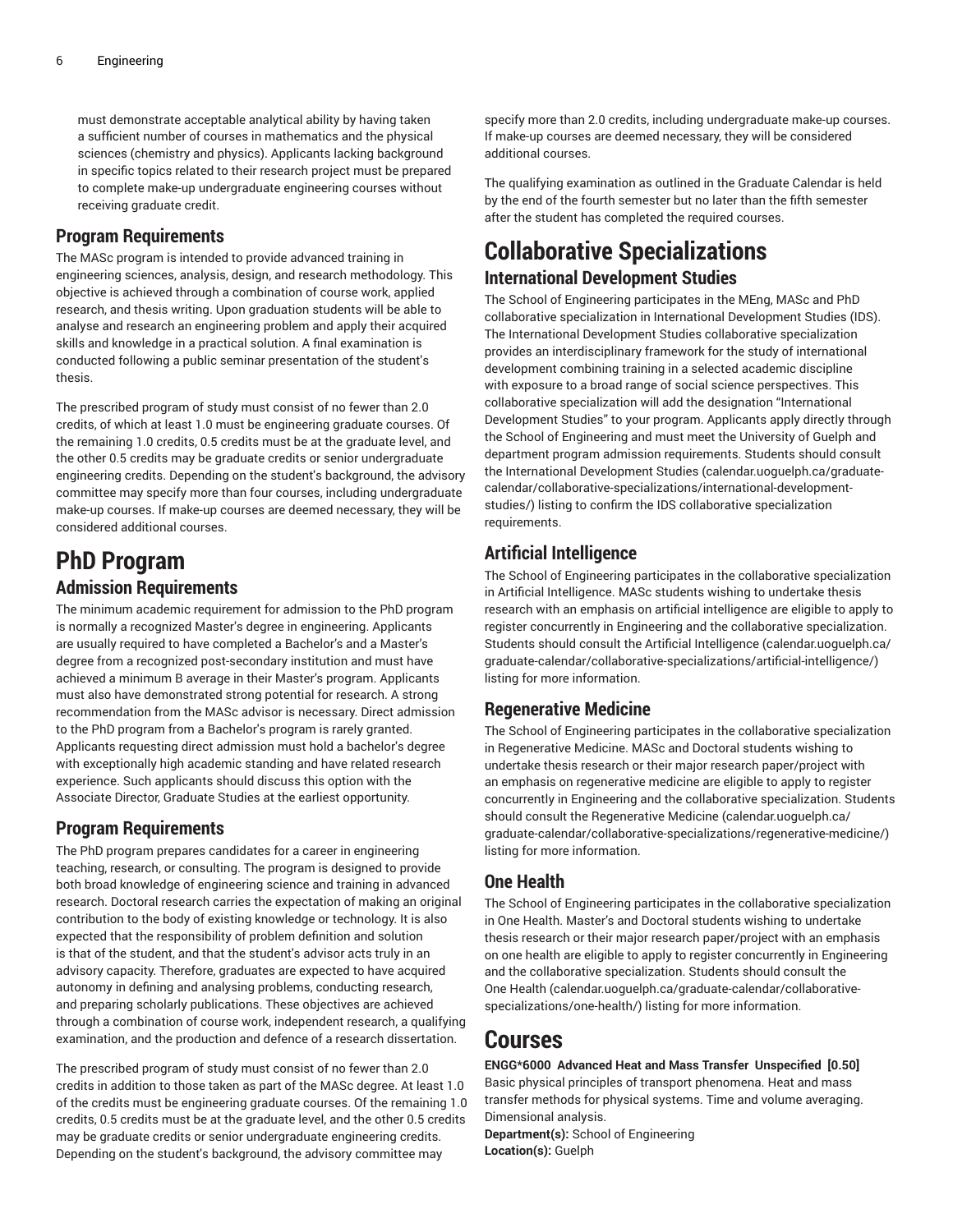#### **ENGG\*6010 Assessment of Engineering Risk Unspecified [0.50]**

The question of "how safe is safe enough?" has no simple answer. In response, this course develops the bases by which we can assess and manage risk in engineering. Course deals with fate and transport issues associated with risk, as relevant to engineering and how these aspects are employed in the making of decisions.

**Prerequisite(s):** STAT\*2040 or STAT\*2120

**Department(s):** School of Engineering **Location(s):** Guelph

#### **ENGG\*6020 Advanced Fluid Mechanics Unspecified [0.50]**

Laminar and turbulent flow. Turbulence and turbulence modelling. Boundary-layer flow. Compressible flow. Potential flow. **Department(s):** School of Engineering **Location(s):** Guelph

# **ENGG\*6030 Finite Difference Methods Unspecified [0.50]**

Numerical solution of partial differential equations of flow through porous media; flow of heat and vibrations; characterization of solution techniques and analysis of stability; convergence and compatibility criteria for various finite difference schemes.

**Department(s):** School of Engineering **Location(s):** Guelph

# **ENGG\*6050 Finite Element Methods Unspecified [0.50]**

Boundary-value problems. Methods of approximation. Time dependent problems. Isoparametric elements. Numerical integration. Computer implementation. Mesh generation and layouts. Two-dimensional finite elements.

**Department(s):** School of Engineering **Location(s):** Guelph

#### **ENGG\*6060 Engineering Systems Modelling and Simulation Unspecified [0.50]**

A study of theoretical and experimental methods for characterizing the dynamic behaviour of engineering systems. Distributed and lumped parameter model development. Digital simulation of systems for design and control.

**Department(s):** School of Engineering **Location(s):** Guelph

#### **ENGG\*6070 Medical Imaging Unspecified [0.50]**

Digital image processing techniques including filtering and restoration; physics of image formation for such modalities as radiography, MRI, ultrasound. Offered in conjunction with ENGG\*4660. Extra work is required for graduate students.

**Prerequisite(s):** ENGG\*3390

**Restriction(s):** Credit may be obtained for only one of ENGG\*4660 or ENGG\*6070.

**Department(s):** School of Engineering **Location(s):** Guelph

#### **ENGG\*6080 Engineering Seminar Unspecified [0.00]**

The course objective is to train the student in preparing, delivering and evaluating technical presentations. Each student is required to: (a) attend and write critiques on a minimum of six technical seminars in the School of Engineering; and (b) conduct a seminar, presenting technical material to an audience consisting of faculty and graduate students in the school. This presentation will then be reviewed by the student and the instructor. **Department(s):** School of Engineering

**Location(s):** Guelph

#### **ENGG\*6090 Special Topics in Engineering Unspecified [0.50]**

A course of directed study involving selected readings and analyses in developing knowledge areas which are applicable to several of the engineering disciplines in the School of Engineering.

**Department(s):** School of Engineering **Location(s):** Guelph

#### **ENGG\*6100 Machine Vision Unspecified [0.50]**

Computer vision studies how computers can analyze and perceive the world using input from imaging devices. Topics covered include image pre-processing, segmentation, shape analysis, object recognition, image understanding, 3D vision, motion and stereo analysis, as well as case studies.

**Department(s):** School of Engineering **Location(s):** Guelph

#### **ENGG\*6110 Food and Bio-Process Engineering Unspecified [0.50]**

Kinetics of biological reactions, reactor dynamics and design. Food rheology and texture; water activity and the role of water in food processing; unit operations design-thermal processing; and drying, freezing and separation processes.

**Department(s):** School of Engineering **Location(s):** Guelph

#### **ENGG\*6120 Fermentation Engineering Unspecified [0.50]**

Modelling and design of fermenter systems. Topics include microbial growth kinetics, reactor design, heat and mass transfer. Instrumentation and unit operations for feed preparation and product recovery. An ndergraduate course in each of microbiology, heat and mass transfer, and biochemistry or bioprocess engineering is required for this course. **Department(s):** School of Engineering

**Location(s):** Guelph

#### **ENGG\*6130 Physical Properties of Biomaterials Unspecified [0.50]**

Rheology and rheological properties. Contact stresses between bodies in compression. Mechanical damage. Aerodynamic and hydro-dynamic characteristics. Friction.

**Department(s):** School of Engineering **Location(s):** Guelph

#### **ENGG\*6140 Optimization Techniques for Engineering Unspecified [0.50]**

This course serves as a graduate introduction into combinatorics and optimization. Optimization is the main pillar of Engineering and the performance of most systems can be improved through intelligent use of optimization algorithms. Topics to be covered: Complexity theory, Linear/Integer Programming techniques, Constrained/Unconstrained optimization and Nonlinear programming, Heuristic Search Techniques such as Tabu Search, Genetic Algorithms, Simulated Annealing and **GRASP** 

**Department(s):** School of Engineering **Location(s):** Guelph

#### **ENGG\*6150 Bio-Instrumentation Unspecified [0.50]**

Instrumentation systems. Transducers. Amplifier circuits. Recording methods. Spectroscopy & colorimetry. Radiation, humidity, pH and noise measurements. Chromatography.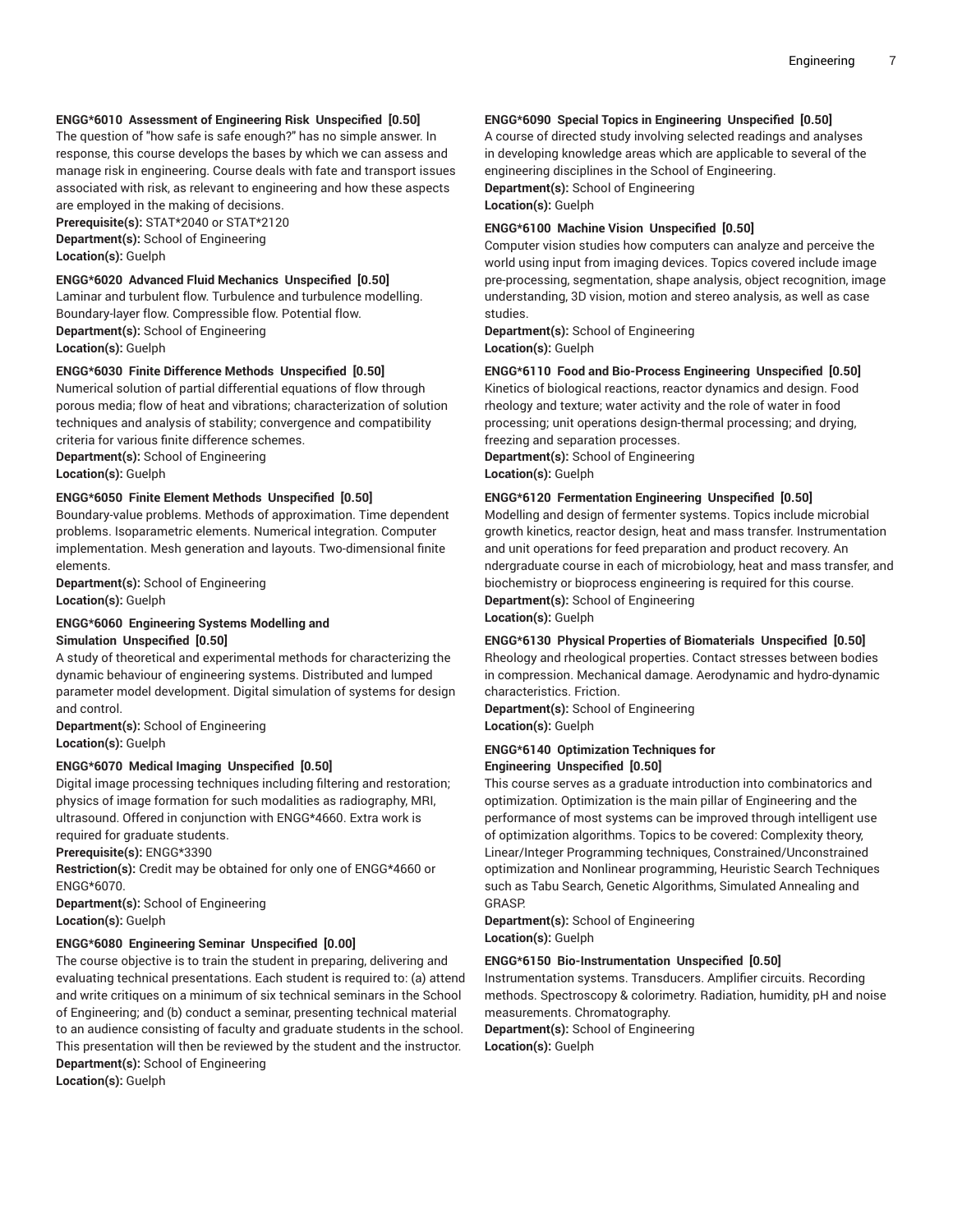# **ENGG\*6160 Advanced Food Engineering Unspecified [0.50]**

Application of heat and mass transfer, fluid flow, food properties, and food- processing constraints in the design and selection of food process equipment. Development of process specifications for the control of the flow of heat and moisture and the associated microbial, nutritional and organoleptic change in foods. Food system dynamics and process development.

**Department(s):** School of Engineering **Location(s):** Guelph

**ENGG\*6170 Special Topics in Food Engineering Unspecified [0.50]**

A course of directed study involving selected readings and analyses in developing knowledge areas of food engineering.

**Department(s):** School of Engineering

**Location(s):** Guelph

#### **ENGG\*6180 Final Project in Biological Engineering Unspecified [1.00]**

A project course in which a problem of advanced design or analysis in the area of biological engineering is established, an investigation is performed and a final design or solution is presented.

**Restriction(s):** Restricted to Master of Engineering students in the biological engineering field. **Department(s):** School of Engineering

**Location(s):** Guelph

# **ENGG\*6190 Special Topics in Biological**

# **Engineering Unspecified [0.50]**

A course of directed study involving selected readings and analyses in developing knowledge areas of biological engineering.

**Department(s):** School of Engineering **Location(s):** Guelph

# **ENGG\*6260 Colloids, Interfaces and Emulsions: Concepts and Practical Applications Winter Only [0.50]**

This course focuses on the theory and the applications of colloid and interface science in the environmental, chemical, and food sectors. Major topics include the forces of interactions between colloids, the stabilization and destabilization of emulsions and foams, and polymeric fluids and gels.

**Prerequisite(s):** CHEM\*1040 and CHEM\*1050 **Department(s):** School of Engineering **Location(s):** Guelph

#### **ENGG\*6270 Advanced Estimation Theory Winter Only [0.50]**

This course provides a theoretical and practical understanding of advanced state and parameter estimation theory. Topics include, but are not limited to: linear and nonlinear models, system and measurement noise distributions, observers, optimal filters, robust strategies, and written communication skills. Students should have background knowledge in linear algebra, programming, and systems and control theory.

**Prerequisite(s):** ENGG\*2400 or ENGG\*3410 **Department(s):** School of Engineering **Location(s):** Guelph

#### **ENGG\*6290 Special Topics in Mechanical Engineering Unspecified [0.50]**

A course of directed study involving selected readings and analyses in developing knowledge areas of mechanical engineering. **Department(s):** School of Engineering **Location(s):** Guelph

# **ENGG\*6300 Research Methods in Bioengineering Unspecified [0.50]**

Research methodologies used in bioengineering are reviewed and assessed in the context of a diverse range of applications: biomechanics, control and instrumentation, ergonomics, diagnostic tools, biomaterials and food safety. The scientific method is discussed in terms of defining research problems, appropriate tests and hypotheses, experimental methods, data analysis and drawing conclusions. The objective is to guide students as they develop a coherent research proposal and deepen their understanding of the breadth of the discipline.

**Offering(s):** Alternate years **Restriction(s):** Instructor consent required. **Department(s):** School of Engineering **Location(s):** Guelph

#### **ENGG\*6310 Advanced Electromechanical Devices Unspecified [0.50]**

Course covers: switched reluctance motor, brushless motor, linear motor, axial flux motor, and harmonic drive motor with applicable actuators. Other topics introduced include: Electromagnetic micro power generation, design and analysis of cooling systems and control mechanism. Background in electromagnetism required.

**Offering(s):** Alternate years **Department(s):** School of Engineering **Location(s):** Guelph

#### **ENGG\*6320 Advanced Topics in Mechatronics Unspecified [0.50]**

This course covers materials related to mechatronics systems in terms of dynamics, control, sensing, estimation. The course covers advanced topics in these areas and provides students the tools to model, analyze, and control these systems. The focus is on vehicles and robots (mobile robots).

**Department(s):** School of Engineering **Location(s):** Guelph

#### **ENGG\*6330 Thermal Design of Heat Exchangers Winter Only [0.50]**

This course provides students with practical experience in designing and modeling of heat exchangers for different applications. Students will apply theory and knowledge of heat and mass transfer, thermodynamics, and fluid mechanics to the design of heat exchanger devices for different applications. Students are expected to have already taken relevant undergraduate courses (ENGG\*2230, ENGG\*3260, ENGG\*3370 and ENGG\*3430, or equivalents).

**Department(s):** School of Engineering **Location(s):** Guelph

#### **ENGG\*6340 Bioenergy and Biofuels Unspecified [0.50]**

Theoretical and hands-on experience in bio-renewable energy areas prepares students from diverse backgrounds for a career in the biorefinery industry, academia, or entrepreneurial endeavors. Also deals with the technologies of converting biomass into upgraded energy, value added products, fuels, and chemicals. Thermodynamics background helpful.

**Department(s):** School of Engineering **Location(s):** Guelph

#### **ENGG\*6350 Flow Induced Vibrations Unspecified [0.50]**

Course covers fluid-structure interaction problems with an emphasis on analytical and numerical methods. Topics include vortex and turbulence induced vibration, galloping and flutter, fluid-elastic instability, and acoustic resonance. Various case studies and applications will be discussed. Background in fluid mechanics and vibrations required. **Offering(s):** Annually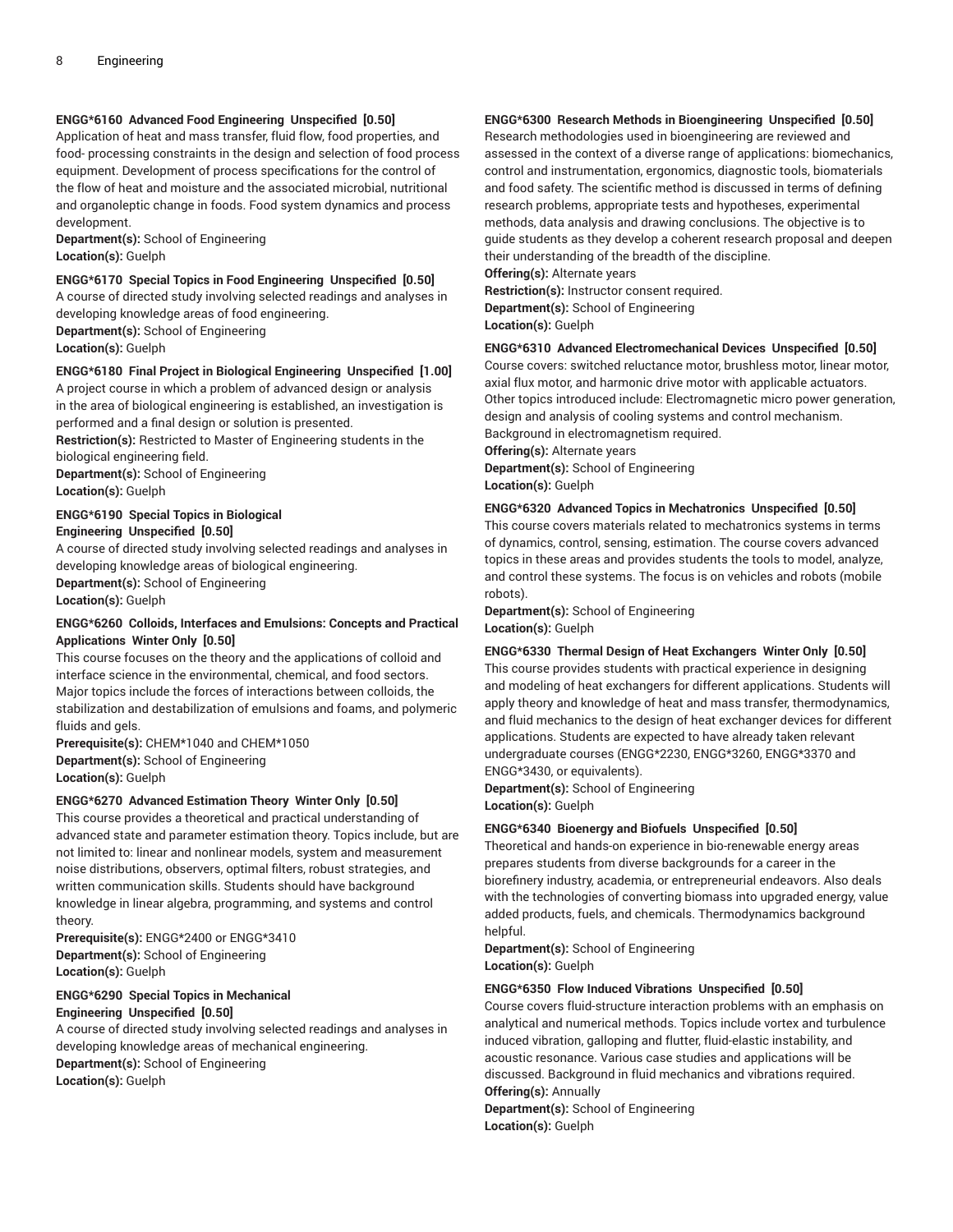# **ENGG\*6360 Fuel Cell Technology Unspecified [0.50]**

Examination of principles governing fuel cell technology and the technical challenges associated with developing fuel cell systems. Topics include the chemical thermodynamics and electrochemical kinetics of fuel cells, the evolution of fuel cell technology, and fuel cell system design. Background in materials and thermodynamics required. **Department(s):** School of Engineering **Location(s):** Guelph

#### **ENGG\*6370 Heat Transfer in Porous Medium Unspecified [0.50]**

Course covers general conservation equations for studying the flow and heat transfer through porous media. Application and case studies of porous materials will be discussed. Modelling techniques will be shown for a particular application area. Background in Heat Transfer required. **Offering(s):** Annually

**Department(s):** School of Engineering **Location(s):** Guelph

#### **ENGG\*6380 Simulation Analysis of Discrete Event Systems Unspecified [0.50]**

Many complex engineering, operations, and business systems can be modeled as discrete-event systems. Efficient management and operation of these systems requires simulation to study their performance. Case studies and applications will be presented and discussed.

**Offering(s):** Annually **Department(s):** School of Engineering

**Location(s):** Guelph

#### **ENGG\*6390 Final Project in Mechanical Engineering Unspecified [1.00]**

A project course in which a problem of advanced design or analysis in the area of mechanical engineering is established, an investigation is performed and a final design or solution is presented.

**Restriction(s):** Restricted to Master of Engineering students in the mechanical engineering field. **Department(s):** School of Engineering

**Location(s):** Guelph

#### **ENGG\*6400 Mobile Devices Application Development Unspecified [0.50]**

This course provides an introduction to developing applications for mobile devices. The emphasis will be on the fundamentals of mobile application programming. This is primarily a project-based course in which the goal is to produce a working app by the end of the course. The purpose of this course is to create new inter-disciplinary applications of mobile devices. Graduate students from all disciplines at the University of Guelph are invited to take the course for credit.

**Department(s):** School of Engineering **Location(s):** Guelph

# **ENGG\*6440 Advanced Biomechanical Design Unspecified [0.50]**

Biomechanical Design from concept through prototyping and testing. This course will investigate and apply techniques used for biomechanical design including reverse engineering, solid modelling, geometric tolerancing, testing and rapid prototyping. **Restriction(s):** Instructor signature required. **Department(s):** School of Engineering **Location(s):** Guelph

#### **ENGG\*6450 Queueing Theory and Traffic Modeling Modeling Data Unspecified [0.50]**

Network traffic modeling. Transient and steady-state analysis of Markov chains. Queueing analysis. Admission and access control. Flow control protocols. Congestion control. End-to-end performance bounds analysis. **Restriction(s):** Instructor consent required. **Department(s):** School of Engineering **Location(s):** Guelph

#### **ENGG\*6460 Engineering Leadership Winter Only [0.50]**

This course introduces engineering students to leadership concepts and theory in the context of application to the engineering profession and practice. The focus is on developing practical leadership knowledge, skills and attitudes, starting from the personal level and extending to application in the organizations and society. The content is presented and assessed through a blend of lectures, readings, case studies, discussions, presentations, workshops, reflective practice and a major project.

**Department(s):** School of Engineering **Location(s):** Guelph

# **ENGG\*6470 Solidification and Processing of Metals and Alloys Winter Only [0.50]**

This course examins the fundamental principles of metal and alloy solidification. Aspects of nucleation, grain, growth, dendrite formation in casting and welding processes are examined. Thermal analysis, solidification defects and alloy characterization are also covered. Students are expected to have already taken undergraduate courses in materials science and manufacturing processes (ENGG\*2120 and ENGG\*2180, or equivalents).

**Department(s):** School of Engineering **Location(s):** Guelph

# **ENGG\*6480 Advanced Topics in Mechanical Systems Design Unspecified [0.50]**

Introduces advanced design methodologies applicable to mechanical systems. Includes the following topics: materials selection; specialized design methods such as concurrent engineering, design for reliability and life cycle design; application of biologically inspired modeling, optimization methods and finite element analysis; integration of various tools to solve a specific engineering problem; implications of design decisions on sustainability and environment; and utilizing different software packages. Students are expected to have already taken undergraduate courses in materials science and machine design (ENGG\*2120 and ENGG\*3280, or equivalents).

**Department(s):** School of Engineering **Location(s):** Guelph

#### **ENGG\*6490 Nonlinear and Intelligent Control With Applications to Mechatronic Systems Winter Only [0.50]**

The aim of this course is about nonlinear and intelligent control systems for mechatronics applications (mixture of theory and applications). Students will also learn about nonlinear systems and important concepts associated with them. Important control techniques both for lienar and nonlinear systems will be taught (focus will be on nonlinear). Applications of various control techniques for vehicles and robotic systems will be taught as well. This course is suitable for students who have some background in control and mechatronics (ENGG\*2400 and ENGG\*3410, or equivalents).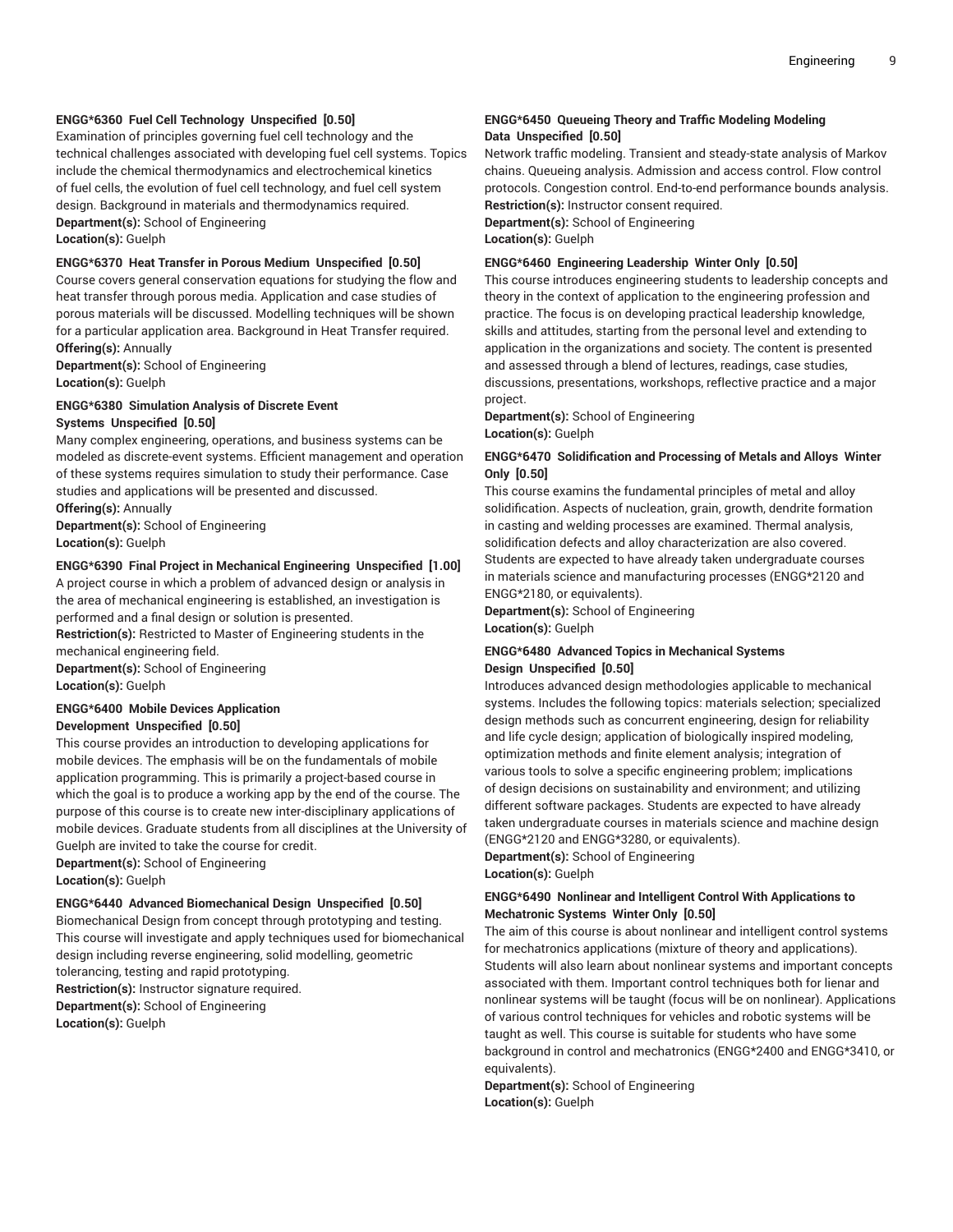## **ENGG\*6500 Introduction to Machine Learning Unspecified [0.50]**

The aim of this course is to provide students with an introduction to algorithms and techniques of machine learning particularly in engineering applications. The emphasis will be on the fundamentals and not specific approach or software tool. Class discussions will cover and compare all current major approaches and their applicability to various engineering problems, while assignments and project will provide handson experience with some of the tools.

**Department(s):** School of Engineering **Location(s):** Guelph

# **ENGG\*6510 Analog Integrated Circuit Design Unspecified [0.50]**

In this course, operating principles and design techniques of analog integrated circuits are introduced with emphasis on device and system modelling. These circuits include analog and switched-capacitor filters, data converters, amplifiers, oscillators, modulators, circuits for communications, sensor readout channels, and circuits for integrated memories. It is recommended that students are familiar with the fundamentals of linear systems, circuit analysis, and electronic devices. **Department(s):** School of Engineering **Location(s):** Guelph

# **ENGG\*6520 VLSI Digital Systems Design Unspecified [0.50]**

This course will introduce the principles of VLSI MOSFET digital design from a circuit and system perspective. Advanced topics include: power issues related to each level of design abstraction; voltage and frequency scaling; power to speed tradeoffs; ASIC digital design flow; Verilog intergrationintegration; ASIC case studies. It is recommended that students are familiar with the fundamentals of digital circuits and electronic devices.

**Department(s):** School of Engineering **Location(s):** Guelph

#### **ENGG\*6530 Reconfigurable Computing Systems Unspecified [0.50]**

This course serves as a graduate introduction into reconfigurable computing systems. It introduces students to the analyses, synthesis and design of embedded systems and implementing them using Field Programmable Gate Arrays. Topics include: Programmable Logic devices, Hardware Description Languages, Computer Aided Design Flow, Hardware Accelerators, Hardware/Software Co-design techniques, Run Time Reconfiguration, High Level Synthesis. It is recommended that students are familiar with the fundamentals of digital design and hardware description languages.

**Department(s):** School of Engineering **Location(s):** Guelph

# **ENGG\*6540 Advanced Robotics Unspecified [0.50]**

This course is intended for graduate students who have some knowledge and interest in robotics. The course covers modelling, design, planning control, sensors and programming of robotic systems. In addition to lectures, students will work on a term project in which a problem related to robotics systems will be studied.

**Restriction(s):** Instructor's signature required. **Department(s):** School of Engineering **Location(s):** Guelph

#### **ENGG\*6550 Intelligent Real-Time Systems Unspecified [0.50]**

Soft real-time systems, hard real-time systems, embedded systems, time handling and synchronization, deadlines, preemption, interruption, RTS languages, RTS/ operating systems, system life-cycle, petri nets, task scheduling and allocation, fault-tolerance, resource management, RTS/ search techniques, dealing with uncertainty. **Department(s):** School of Engineering **Location(s):** Guelph

#### **ENGG\*6560 Advanced Digital Signal Processing Unspecified [0.50]**

Discrete-time signals and systems, z transform, frequency analysis of signals and systems, fourier transform, fast fourier transform, design of digital filters, signal reconstruction, power spectrum estimation. **Department(s):** School of Engineering

**Location(s):** Guelph

#### **ENGG\*6570 Advanced Soft Computing Unspecified [0.50]**

Neural dynamics and computation from a single neuron to a neural network architecture. Advanced neural networks and applications. Soft computing approaches to uncertainty representation, multi-agents and optimization.

**Prerequisite(s):** ENGG\*4430 **Department(s):** School of Engineering **Location(s):** Guelph

#### **ENGG\*6580 Advanced Control Systems Unspecified [0.50]**

This course will start with state space analysis of multi-input multi-output control systems. Then state space design will be presented. After that, nonlinear control systems and soft computing based intelligent control systems will be studied. Finally, hybrid control systems, H infinite control and uncertainty and robustness in control systems will be addressed. **Department(s):** School of Engineering

**Location(s):** Guelph

# **ENGG\*6590 Final Project in Engineering Systems and Computing Unspecified [1.00]**

A project course in which a problem of advanced design or analysis in the area of Engineering Systems and Computing is established by the student, an investigation is performed, and a report on the final design or solution selected is presented.

**Restriction(s):** Restricted to Master of Engineering students in the engineering systems and computing field.

**Department(s):** School of Engineering **Location(s):** Guelph

# **ENGG\*6600 Special Topics in Engineering Systems and Computing Unspecified [0.50]**

A course of directed study involving selected readings and analyses in developing knowledge areas of Engineering Systems and Computing. **Department(s):** School of Engineering **Location(s):** Guelph

#### **ENGG\*6610 Urban Stormwater Management Unspecified [0.50]**

Continuous stormwater management models and model structure. Catchment discretization and process disaggregation. Pollutant build-up, wash off and transport. Flow and pollutant routing in complex, looped, partially surcharged pipe/channel networks including pond storage, storage tanks, diversion structures, transverse and side weirs, pump stations, orifices, radical and leaf gates and transient receiving water conditions (including tides). Pollutant removal in sewer networks, storage facilities and treatment plants.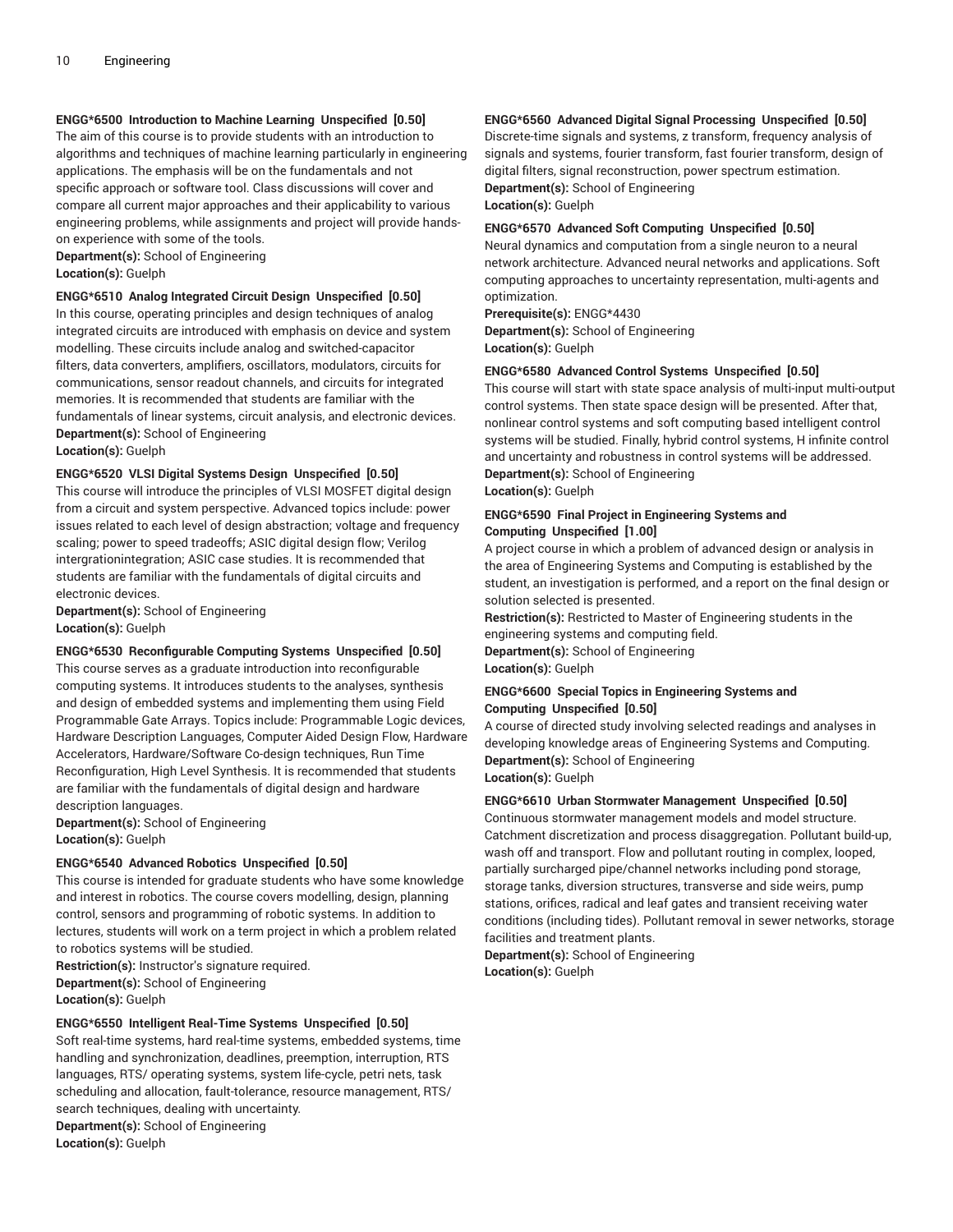#### **ENGG\*6630 Environmental Contaminants: Fate Mechanisms Unspecified [0.50]**

Analysis of fate mechanisms associated with environmental contaminants. Focus on substances which are generally considered to be hazardous to humans, or other animal life at low concentrations. Study of physicochemical properties and fate estimation on control and remediation strategies. Quantitative analysis of contaminant partitioning and mass flows, including cross-media transport and simultaneous action of contaminant fate mechanisms. **Department(s):** School of Engineering

**Location(s):** Guelph

#### **ENGG\*6650 Advanced Air Quality Modelling Unspecified [0.50]**

Analysis of analytical and computational models used to predict the fate of airborne contaminants; role of air quality models for the solution of engineering-related problems; analysis of important boundary layer meteorology phenomena that influence the fate of air pollutants; conservation equations and mathematical solution techniques; model input requirements such as emissions inventories; Gaussian models; higher-order closure models; Eulerian photochemical grid models. **Department(s):** School of Engineering

**Location(s):** Guelph

#### **ENGG\*6660 Renewable Energy Unspecified [0.50]**

The engineering principles of renewable energy technologies including wind, solar, geothermal and biomass will be examined, including technology-specific design, economic and environmental constraints. Students will compare the relative merits of different energy technologies and gain a knowledge base for further study in the field.

**Restriction(s):** Restricted to Engineering students. **Department(s):** School of Engineering **Location(s):** Guelph

#### **ENGG\*6670 Hazardous Waste Management Unspecified [0.50]**

This course will define the different types of hazardous wastes that currently exist and outline the pertinent legislation governing these wastes. Information will be presented on different ways to handle, treat and dispose the hazardous waste, including separation, segregation, minimization, recycling and chemical, physical, biological, and thermal treatment. Also to be discussed are hazardous waste landfills and site remediation technologies. Specifics include design and operation of hazardous landfill sites, handling and treatment of leachate, comparison of pertinent soil remediation technologies. Case studies will be reviewed. **Department(s):** School of Engineering

**Location(s):** Guelph

# **ENGG\*6680 Advanced Water and Wastewater Treatment Unspecified [0.50]**

This design course will discuss advanced technologies not traditionally covered during an undergraduate curriculum. An important consideration will be the reuse of water.

**Department(s):** School of Engineering **Location(s):** Guelph

# **ENGG\*6720 Advanced Topics in Groundwater Contamination and Remediation Unspecified [0.50]**

This course is an advanced, graduate level, course dealing with the important concepts associated with groundwater flow in fractured rock and field methods for characterizing groundwater flow and quantifying transport in bedrock at both the borehold and flow system scales. Fractured rock hydrology pertains to numerous engineering challenges from mining, waste containment, upstream oil/gas geothermal water supply and watershed/ecosystem management. Students are recommended to have already taken a relevant undergraduate course (ENGG\*2230, ENGG\*3220 or ENGG\*3670).

**Offering(s):** Alternate years. First offering Fall 2023 **Department(s):** School of Engineering **Location(s):** Guelph

#### **ENGG\*6740 Groundwater Modelling Unspecified [0.50]**

Introduction to current groundwater issues, definition of terms, review of fundamental equations describing fluid and contaminant transport in saturated groundwater zones. Mathematical techniques (analytical, FE and FD) for the solution of the fundamental equations. Application of numerical groundwater models to a variety of situations. Case studies. Review of groundwater models used in industry.

**Department(s):** School of Engineering **Location(s):** Guelph

#### **ENGG\*6760 Groundwater Flow Systems Unspecified [0.50]**

This course concerns groundwater flow systems and the role of aquitards with and without pumping for water supply. Representative geologic domains will be examined using multiple types of evidence to discern flow system characteristics and present various conceptual models from field-based research studies. Students are recommended to have already taken a relevant ungergraduate course (ENGG\*2230, ENGG\*3220 or ENGG\*3670).

**Offering(s):** Alternative years. First offering Fall 2022 **Department(s):** School of Engineering **Location(s):** Guelph

#### **ENGG\*6790 Special Topics in Environmental Engineering Unspecified [0.50]**

A course of directed study involving selected readings and analyses in developing knowledge areas of environmental engineering. **Department(s):** School of Engineering **Location(s):** Guelph

#### **ENGG\*6800 Deterministic Hydrological Modelling Unspecified [0.50]**

Deterministic hydrological models. Function of watershed models for hydraulic design, environmental assessment, operation of water control structures, flood warning. Calculation algorithms. **Department(s):** School of Engineering **Location(s):** Guelph

# **ENGG\*6820 Measurement of Water Quantity and Quality Unspecified [0.50]**

This course covers techniques used to measure rates of movement and amounts of water occurring as precipitation, soil water, ground water and streamflow. Available measurements of water quality are surveyed. Calculation procedures involved in the use of indirect indicators of water quantity and quality individually and in combination are described. **Department(s):** School of Engineering **Location(s):** Guelph